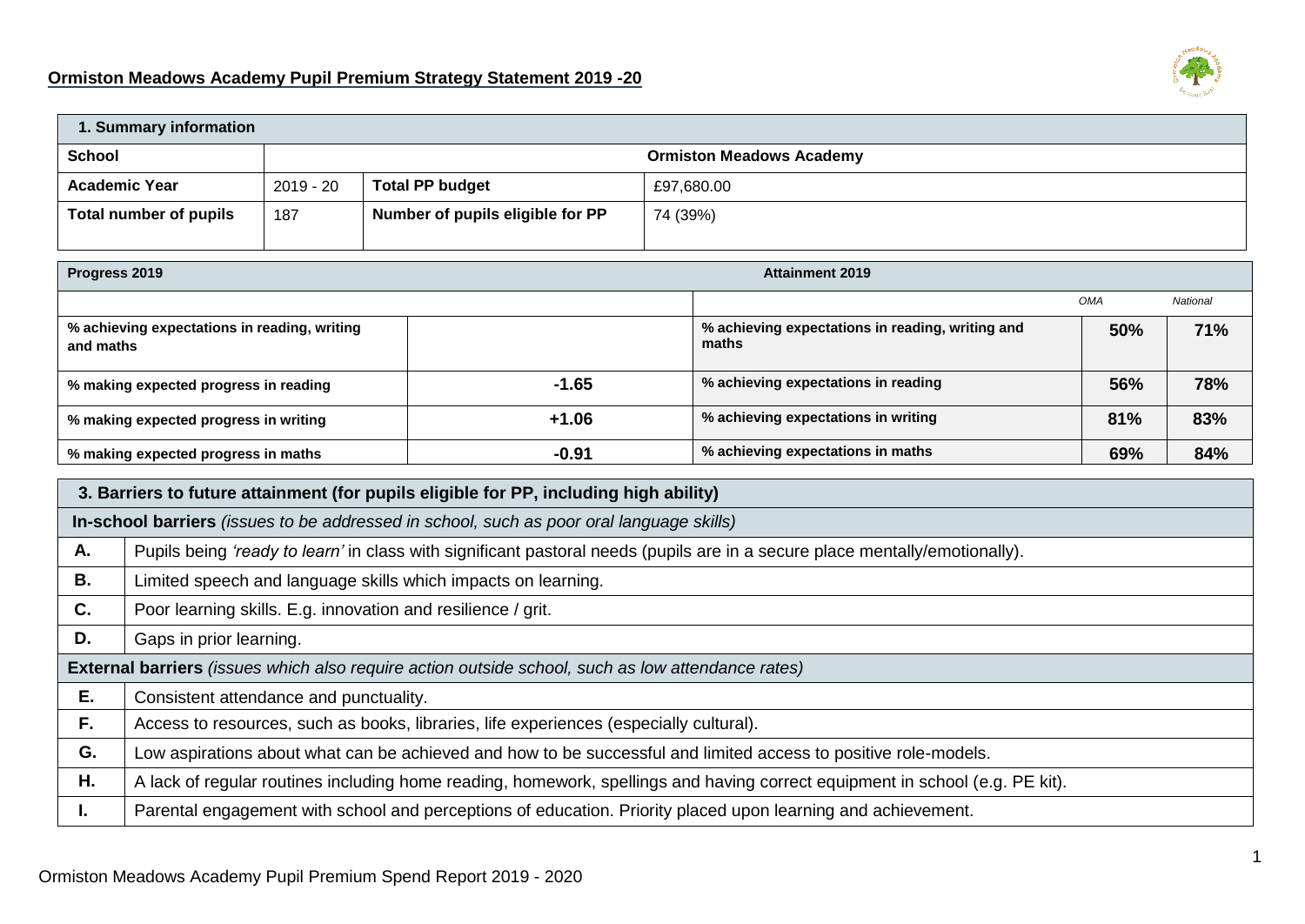| 4. Desired outcomes                                                                                                                                                                                     |                                                                                                                                                                                                                                 |                                                                                                                                    |                                                                                                                                                                                                                         |                         |                                                                                                                                                                     |                                  |                                                                                                                                        |  |
|---------------------------------------------------------------------------------------------------------------------------------------------------------------------------------------------------------|---------------------------------------------------------------------------------------------------------------------------------------------------------------------------------------------------------------------------------|------------------------------------------------------------------------------------------------------------------------------------|-------------------------------------------------------------------------------------------------------------------------------------------------------------------------------------------------------------------------|-------------------------|---------------------------------------------------------------------------------------------------------------------------------------------------------------------|----------------------------------|----------------------------------------------------------------------------------------------------------------------------------------|--|
|                                                                                                                                                                                                         | Desired outcomes and how they will be measured                                                                                                                                                                                  |                                                                                                                                    |                                                                                                                                                                                                                         | <b>Success criteria</b> |                                                                                                                                                                     |                                  |                                                                                                                                        |  |
| А.                                                                                                                                                                                                      |                                                                                                                                                                                                                                 |                                                                                                                                    | Disadvantaged pupils' attendance to improve to above national.                                                                                                                                                          |                         | Disadvantaged pupils' attendance (currently 96.3%) to<br>better attendance % for national non-disadvantaged<br>(94.1%). PA (currently 7.7% against national 17.6%). |                                  |                                                                                                                                        |  |
| <b>B.</b>                                                                                                                                                                                               |                                                                                                                                                                                                                                 | Priority placed upon learning and achievement.                                                                                     | Parental engagement within school and perceptions of education.                                                                                                                                                         |                         | beyond that of their peers.                                                                                                                                         |                                  | Parents to be more actively involved in the learning<br>process and raise progress of pupils in a target year                          |  |
| C.                                                                                                                                                                                                      | quality interventions.                                                                                                                                                                                                          |                                                                                                                                    | Gaps are identified and targeted teaching/interventions teach to gaps through high                                                                                                                                      |                         | Formative assessment will show gaps being addressed.<br>Pupils will make (or exceed) expected progress.                                                             |                                  |                                                                                                                                        |  |
| D.                                                                                                                                                                                                      |                                                                                                                                                                                                                                 |                                                                                                                                    | Pupils read regularly and have access to high quality texts within guided reading and<br>English lessons and opportunities to be involved in speaking and listening.                                                    |                         | Pupils achieve (or exceed) expected levels in reading and<br>writing and make (or exceed) expected progress.                                                        |                                  |                                                                                                                                        |  |
| Ε.                                                                                                                                                                                                      | Pupils have raised aspirations and know how to be successful and what is required to<br>Pupils to have a broader experience with extended<br>school opportunities linked to personal aspirations.<br>achieve these aspirations. |                                                                                                                                    |                                                                                                                                                                                                                         |                         |                                                                                                                                                                     |                                  |                                                                                                                                        |  |
| F.<br>Pupils are exposed to a wide range of social/cultural and sporting experiences.<br>exposed to.                                                                                                    |                                                                                                                                                                                                                                 |                                                                                                                                    |                                                                                                                                                                                                                         |                         | Pupils attend events/visit places they would not usually be                                                                                                         |                                  |                                                                                                                                        |  |
|                                                                                                                                                                                                         |                                                                                                                                                                                                                                 | 5. Planned expenditure (Planned Expenditure £42, 400)                                                                              |                                                                                                                                                                                                                         |                         |                                                                                                                                                                     |                                  |                                                                                                                                        |  |
|                                                                                                                                                                                                         | Academic year                                                                                                                                                                                                                   | <b>April 2019-April 2020</b>                                                                                                       |                                                                                                                                                                                                                         |                         |                                                                                                                                                                     |                                  |                                                                                                                                        |  |
|                                                                                                                                                                                                         | i. Quality of teaching for all                                                                                                                                                                                                  |                                                                                                                                    |                                                                                                                                                                                                                         |                         |                                                                                                                                                                     |                                  |                                                                                                                                        |  |
| <b>Chosen action /</b><br>What is the evidence and<br>How will you ensure it is<br><b>Staff lead</b><br><b>Desired outcome</b><br>implemented well?<br>rationale for this choice?<br>review<br>approach |                                                                                                                                                                                                                                 |                                                                                                                                    |                                                                                                                                                                                                                         |                         |                                                                                                                                                                     | When will you<br>implementation? |                                                                                                                                        |  |
| To increase the<br>percentage of PP<br>pupils achieving<br>higher age related<br>expectations and to<br>make better than<br>expected progress.                                                          |                                                                                                                                                                                                                                 | Teacher to pupil ratio to<br>be increase in year 5 /<br>Year 6).<br><b>Higher focus on Potential</b><br>GDS PP children $(Y3 - 6)$ | Smaller class sizes mean disadvantaged<br>pupils can access more of teachers' time<br>through Quality First Teaching<br>Challenge and innovation will increase<br>pupils self -motivation to reach higher<br>standards. |                         | The school monitoring cycle will<br>continuously evaluate provision.                                                                                                | <b>Principal</b>                 | <b>Half Termly Assessment</b><br>points<br><b>Termly Review of impact</b><br>in Principals report<br><b>Annual Review.</b><br>£42, 400 |  |
|                                                                                                                                                                                                         | <b>Total budgeted cost</b>                                                                                                                                                                                                      |                                                                                                                                    |                                                                                                                                                                                                                         |                         |                                                                                                                                                                     |                                  |                                                                                                                                        |  |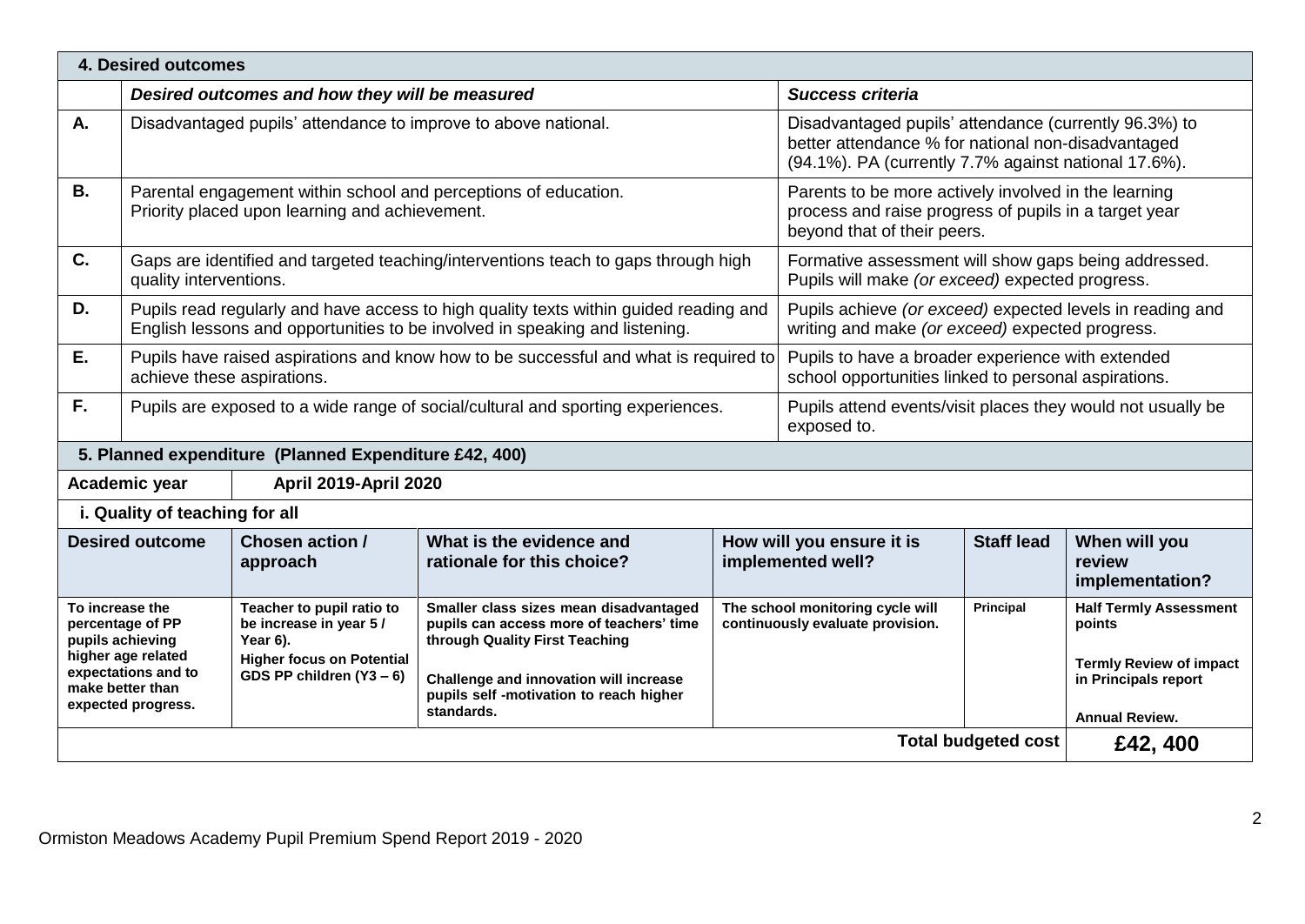| (Planned Expenditure £44,480)<br>ii. Targeted support                                                                              |                                                                                                                  |                                                                                                                                                                                                                                                                             |                                                                                                                                                                                                                                          |                                                  |                    |  |
|------------------------------------------------------------------------------------------------------------------------------------|------------------------------------------------------------------------------------------------------------------|-----------------------------------------------------------------------------------------------------------------------------------------------------------------------------------------------------------------------------------------------------------------------------|------------------------------------------------------------------------------------------------------------------------------------------------------------------------------------------------------------------------------------------|--------------------------------------------------|--------------------|--|
| <b>Desired outcome</b>                                                                                                             | Chosen<br>action/approach                                                                                        | What is the evidence and<br>rationale for this choice?                                                                                                                                                                                                                      | How will you ensure it is<br>implemented well?                                                                                                                                                                                           | <b>Staff lead</b>                                | Review?            |  |
| For pupils to have basic<br>needs met (Maslow) to<br>ensure they are ready<br>physically, mentally<br>and emotionally to<br>learn. | Inclusion worker -<br>School counselling and<br>Nurture.                                                         | PP Vulnerable children requiring nurture<br>are 65% PP vs 3% NPP<br>To ensure pupils are ready to access<br>learning.<br>To build relationships with<br>pupils/families.<br>To provide/locate support.<br>To liaise with relevant services offering<br>counselling services | Inclusion Lead will report on<br>their actions each week to SLT /<br>Teachers.<br>Progress of Vulnerable children<br>supported by inclusion team.                                                                                        | Inclusion/<br><b>SENCo lead</b>                  | Weekly             |  |
| For identified gaps in<br>learning to be<br>Addressed.                                                                             | <b>Varied interventions</b><br>(according to need) to be<br>provided before (and<br>sometimes during)<br>school. | Gaps identified in formative assessment<br>allow for precisely targeted teaching to<br>remedy these.<br>Offer parent / pupil interventions in key<br>Year groups 1, 3, 5                                                                                                    | Progress will be checked half-<br>termly.                                                                                                                                                                                                | <b>Subject</b><br><b>Leaders</b><br>Principal    | <b>Half-Termly</b> |  |
| For all PP pupils to<br>have daily phonics/<br>reading to<br>ensure no gap exists<br>at Key Stage 1                                | Daily reading 10<br>minutes per day to<br>close the gap on<br>peers.                                             | Research has shown through better<br>reading an additional reading<br>development of +4 months in a 12<br>month period.                                                                                                                                                     | Progress of pupils will be checked<br>half-termly.                                                                                                                                                                                       | Principal                                        | <b>Half-Termly</b> |  |
| For PP attendance to<br>be above National<br>average                                                                               | <b>Attendance action</b><br>plan to close the gap                                                                | Attendance impacts on attainment. PP<br>with high attendance make accelerated<br>progress over low attendance.                                                                                                                                                              | Weekly meetings between<br><b>Attendance Officer and</b><br>Principal to identify pupils with<br>'Red or Amber' attendance.<br>Individual targeted plans<br>including support for parents<br>and collection frim home where<br>necessary | <b>Attendance</b><br><b>Officer</b><br>Principal | <b>Termly</b>      |  |
|                                                                                                                                    | £44,480                                                                                                          |                                                                                                                                                                                                                                                                             |                                                                                                                                                                                                                                          |                                                  |                    |  |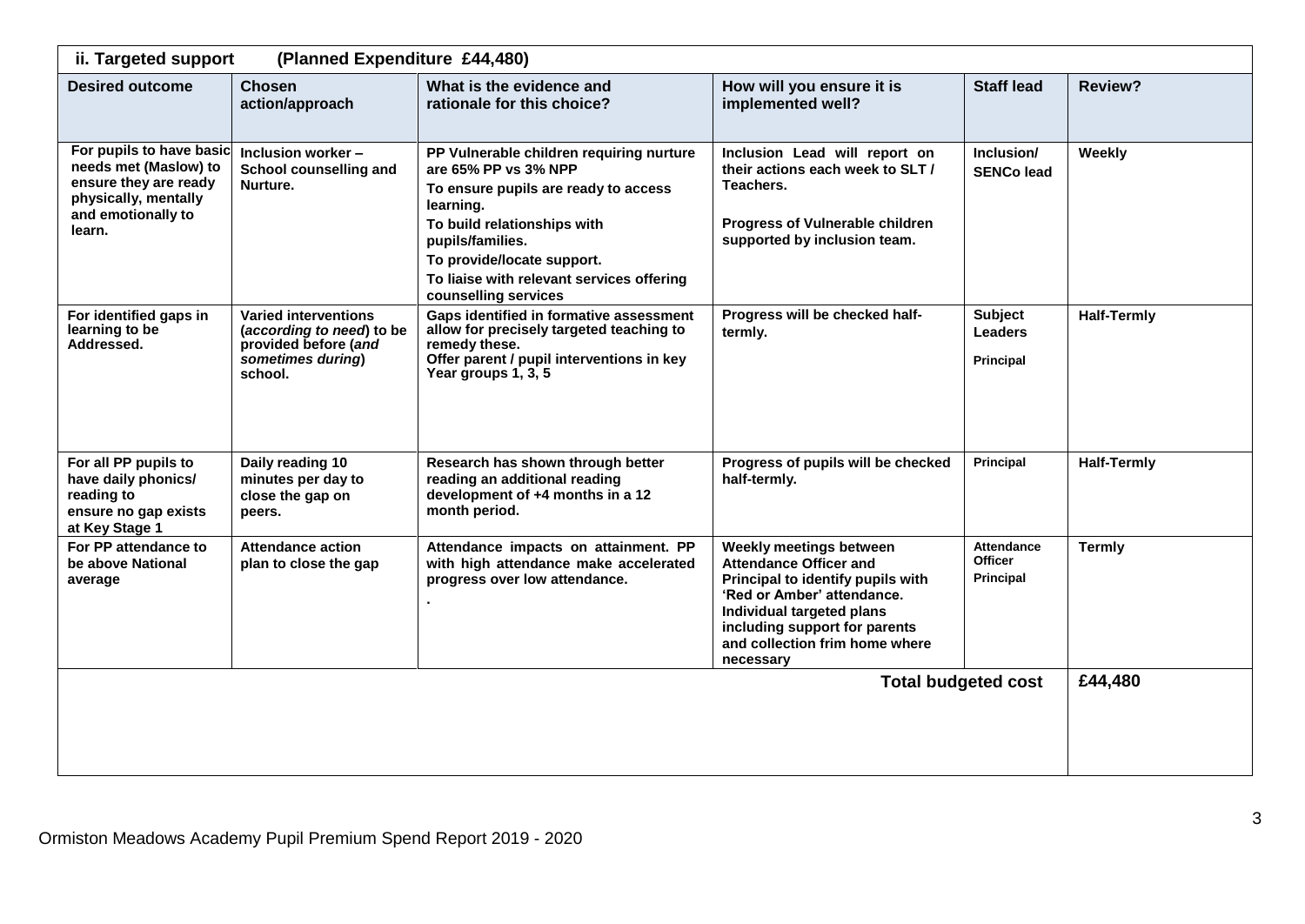| iii. Enrichment and experiences (Planned Expenditure £10, 800)                                              |                                                                                                                                                                                                                                                                                         |                                                                                                         |                                                                                                                                     |                                                    |                                            |  |  |
|-------------------------------------------------------------------------------------------------------------|-----------------------------------------------------------------------------------------------------------------------------------------------------------------------------------------------------------------------------------------------------------------------------------------|---------------------------------------------------------------------------------------------------------|-------------------------------------------------------------------------------------------------------------------------------------|----------------------------------------------------|--------------------------------------------|--|--|
| <b>Desired outcome</b>                                                                                      | <b>Chosen action/approach</b>                                                                                                                                                                                                                                                           | What is the evidence and<br>rationale for this choice?                                                  | How will you ensure it is<br>implemented well?                                                                                      | <b>Staff lead</b>                                  | When will you<br>review<br>implementation? |  |  |
| For pupils to access a<br>range of social /<br>cultural /sporting<br>experiences, visits<br>and activities. | <b>Pupils to have aspiration led</b><br>extended services to the<br>aspirations of PP to allow<br>children to transform social<br>mobility and have path ways.                                                                                                                          | Pupils benefit from working with<br>others and being introduced to a<br>variety of experiences          | Attendance figures will be in line<br>with non PP pupils. Impact of<br>wellbeing as reported by club<br>leaders and class teachers. | iWill Lead<br><b>Assistant</b><br><b>Principal</b> | <b>Termly</b>                              |  |  |
|                                                                                                             | Pupils will partake in cultural<br>visits. Eg: Young Voices,<br><b>Brilliant Club, Visits linked</b><br><b>Cornerstones Curriculum,</b><br>local museums, zoos, places<br>of worship etc<br>museums, zoos, places of<br>worship etc with contributions of<br>50% paid for pupil premium | Pupils' horizons will be broadened<br>and they will learn more about<br>culture, history and geography. | Reviewing programme of trips and<br>attendance.                                                                                     | <b>Assistant</b><br>Principal                      | Yearly                                     |  |  |
|                                                                                                             | £10,800                                                                                                                                                                                                                                                                                 |                                                                                                         |                                                                                                                                     |                                                    |                                            |  |  |
|                                                                                                             | £101,940                                                                                                                                                                                                                                                                                |                                                                                                         |                                                                                                                                     |                                                    |                                            |  |  |